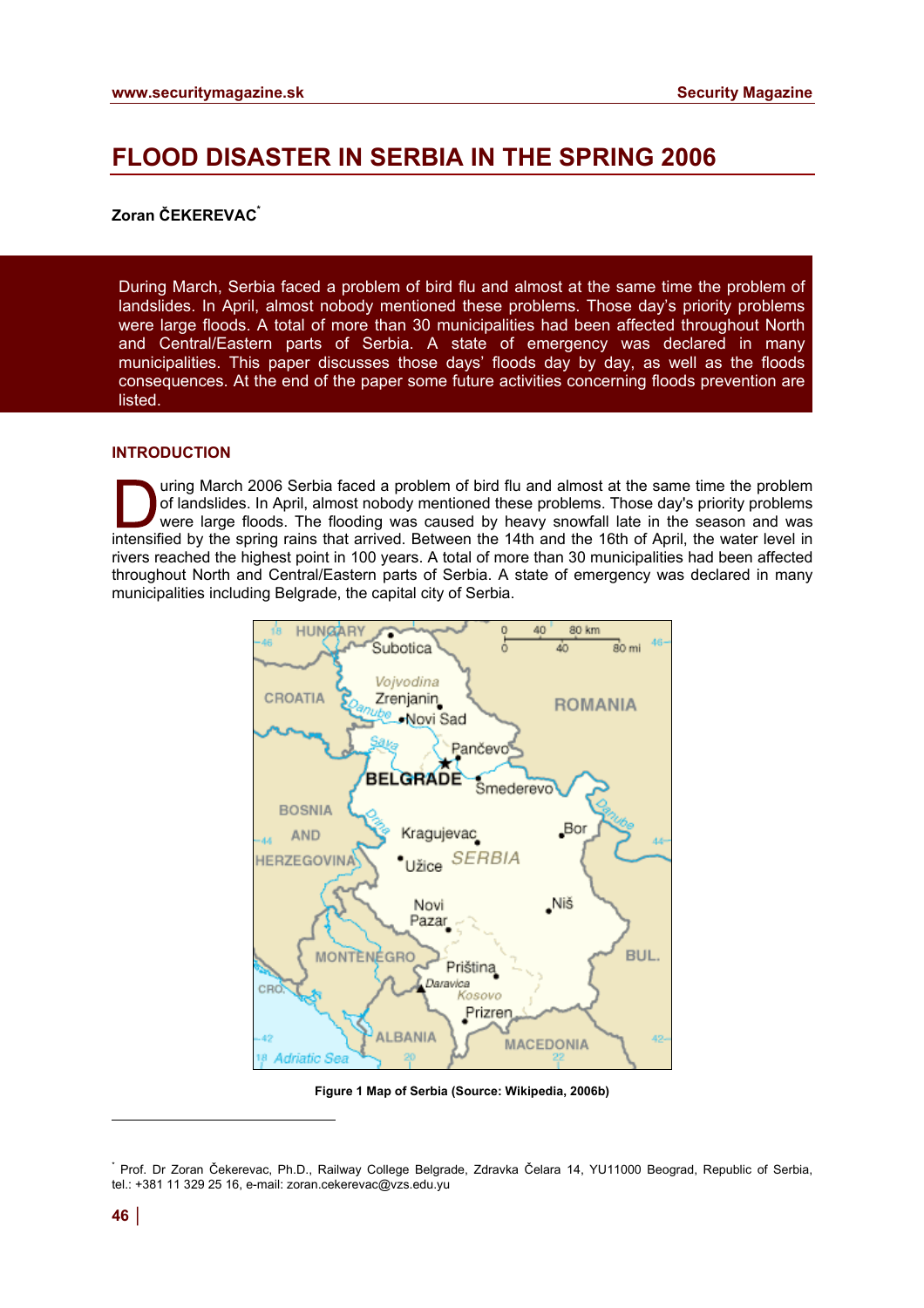To see the different influences on late floods it is necessary to pay attention on some geographic and climate characteristics of this area:

- ß Serbia is located on the Balkan Peninsula;
- extremely various terrain, from rich fertile plains to the north, limestone ranges and basins to the east, ancient mountains and hills to the southeast and west and a table-land surrounded with extremely high mountains at southwest;
- ß climate conditions varying from continental climate in the north (cold winters and hot, humid summers with well distributed rainfall) to the continental and Mediterranean climate in the central and the south portion; in the relative small area hot, dry summers, rainy springs and autumns and relatively cold winters with heavy snowfall are revolving;
- ß Serbia is a country with a lot of water and branchy watersheds; very rare are aridity summers.

## **1 FLOODS**

Towards the end of March the problems with land sliding occurred. Number of landslides appeared in the central and western part of Serbia. In the region of Čačak there were evident more than 70 landslides, in Požega 17, Aranđelovac 30, Valjevo 158. Hundreds of families lost their homes. But, another, very big risk appeared at the same time. Due to thaw of snow and heavy rains creeks and rivers overflowed, as well as the subterranean water soaked fields and cities.

The Zapadna Morava overwhelmed in the region of Požega more than 1000 hectares of fertile land on the March 23rd. At the same day in different places in Serbia due to overgrowing of rivers Kolubara, Jadar and some smaller rivers and canals thousands of hectares were overwhelmed too. More than 600 hectares near the city of Smederevo were destroyed by water from so called Red Water Canal. But it was only the beginning.

Due to heavy rains and rising of water levels of all rivers, mainly in the middle flow of rivers, a number of new lands sliding grew up, so on the March 27th in many regions, the statement of natural disasters was proclaimed. Subterranean waters become a very dangerous enemy. The Sava River grew rapidly and on many places statement of regular or even exceptional defense was declared. In Šabac city 200 family houses were partly under water. But, even on the March 29th, it looked as things were under control. The Velika Morava, which caused a lot of problems to the population, reached the level of 478 cm by Bagrdan, almost the level for the regular defense. Downstream, influence of the Danube was perceived.

Two weeks of flooding in large swaths of central Europe, caused by melting snow and heavy rains, have swelled tributaries draining into the Danube. From day to day water level rose up on all rivers. So on the April 8th, even the country's capital Belgrade started to suffer from Sava's water. Some lowlying streets were flooded on Sunday, bringing traffic in the city to a halt. Parts of the Belgrade fairgrounds were submerged as the Sava spilled through sewer pipes into the complex, located on the river bank. The pluvial canalization started to conduct water from the river side to the streets near the Belgrade fair, so soon it looked like on the figure 2.

Belgrade braced for the highest water levels in the Danube and the Sava rivers since 1981 on April 10th, 2006 as the country's authorities introduced emergency flood measures after some streets in the capital were submerged over the weekend. Scores of Belgrade's popular riverside bars and restaurants were already closed.

The high water levels were driven downstream into the Balkan republic, where water level peaks were expected midweek. In the northern, Vojvodina province, Serbian emergency crews are shoring up river and canal banks with sandbags as part of government-introduced emergency flood measures. In Novi Sad, Serbia's second largest city and Vojvodina's provincial seat, volunteers were called to fight the flooding.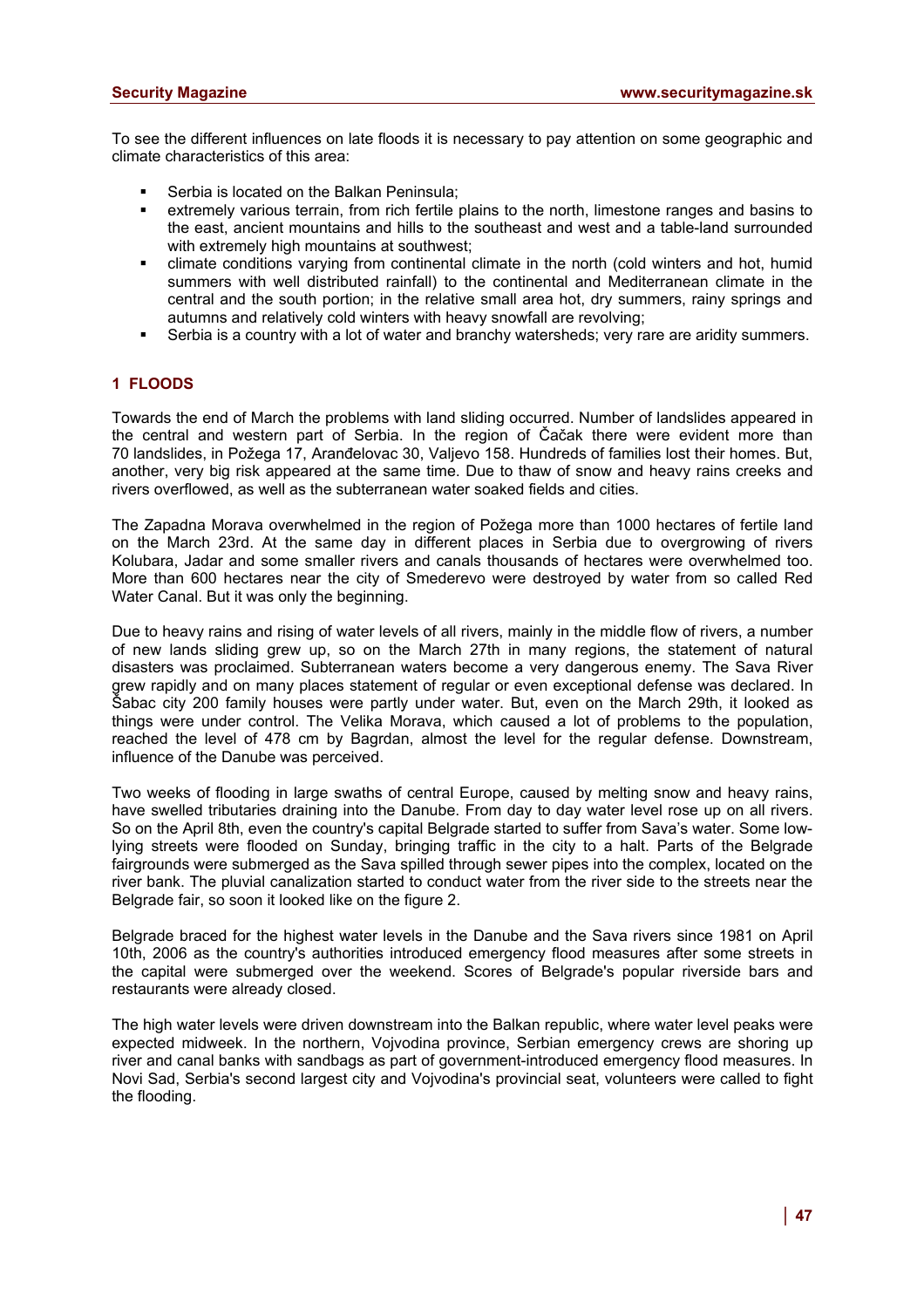

**Figure 2 Boulevard near the Belgrade Fair** 

On April 13th, new record! The situation was at its worst in the northern province of Vojvodina, near Hungary, where flooding had driven hundreds of people from their homes. It was the same water that had ravaged parts of Hungary, Germany, Austria and the Czech Republic the week before. Danube, Sava, Tisa, Tamiš and their tributaries had all flooded. Soldiers and civilians had been battling a natural enemy. In northern Serbia they had been building barricades of sand bags to keep the ever rising waters at bay. Rain was still falling.

Serbian government introduced emergency flood measures. On April 17th the main priority was to keep the embankments stable. The Danube has reached record highs in Serbia, Romania and Bulgaria in the past few days, flooding towns, villages and farmland. The level of the Danube near Veliko Gradiste, a town 90 km east of Belgrade and close to the Romanian border, reached an alltime high of 965 cm. A strong southeasterly wind was reported to have picked up, threatening sandbag barriers. In the eastern town of Smederevo, authorities drafted all men employed in the municipal services to flood-fighting crews on the Danube. Dozens of Smederevo residents were evacuated to a refugee center and 2 000 hectares of fertile farmland surrounding the town were flooded. The problem was that few Serbian towns and cities, except Belgrade, had the necessary heavy machinery required to fight floods around the clock. Military assistance was the only solution to help the town, because the volunteers were tired, and it was hard to keep up the tempo day after day.

In the northern Vojvodina province the flooding and heavy rains swelled several Danube tributaries, completely submerging some 10 000 hectares of farmland and turning 200 000 hectares more into mud and slush that could threaten crops.

On April 19th, the Tisa River level reached 806 cm and the worse situation was near Žabalj Bridge. There was a lot to do to save the embankment. Military forces and volunteers filled up barges with sand and corrected the embankment even from the river side.



**Figure 3 Barge on the Tisa River**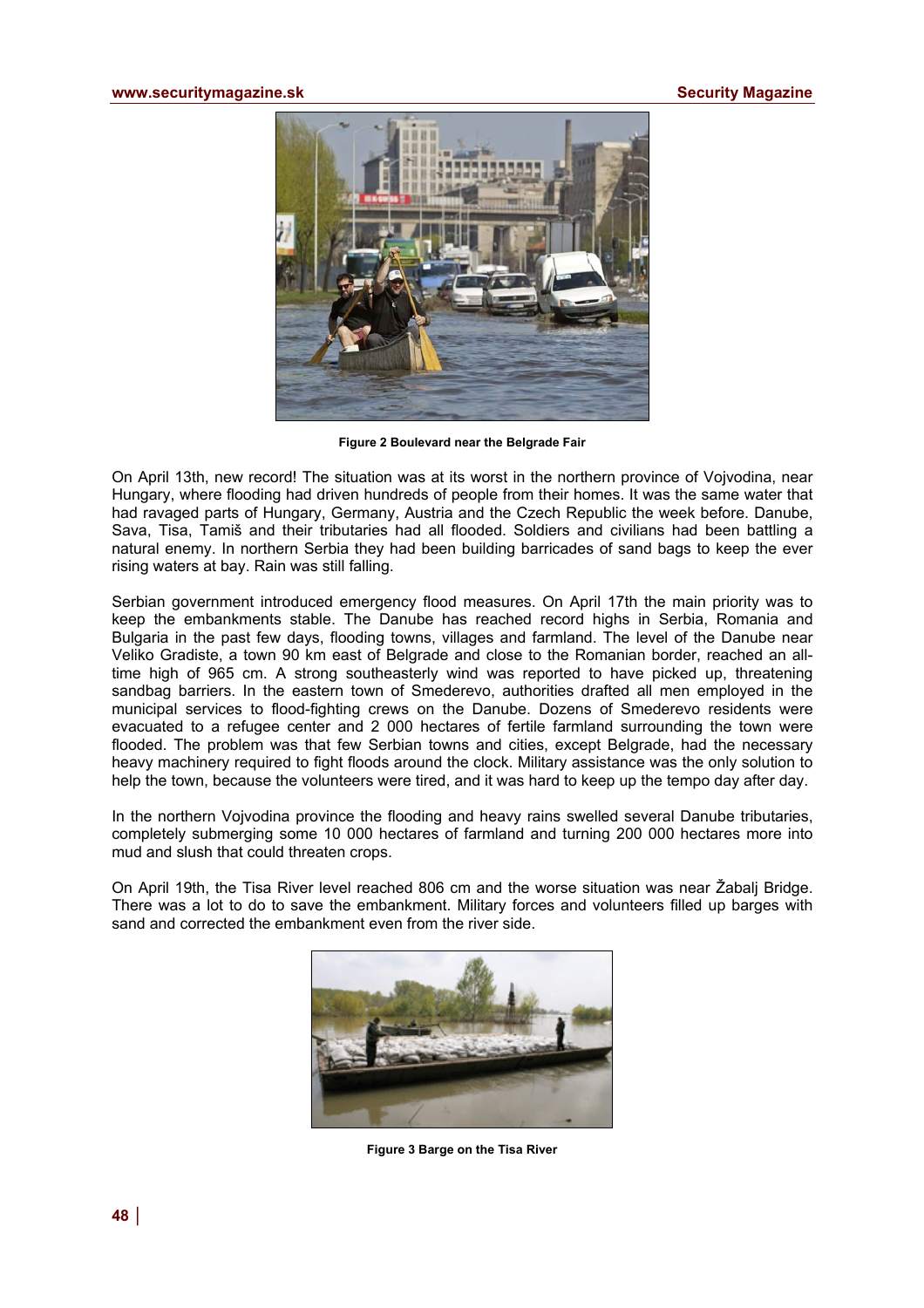## **Security Magazine [www.securitymagazine.sk](http://www.securitymagazine.sk)**

The Tisa reached 815 cm, and the Danube near Veliko Gradište reached its absolute maximum 919 cm. By Smederevo the Danube reached 803 cm with further growth to expected 811 cm. The railway traffic was broken because begs filled with sand were placed over the rails to protect downtown.



**Figure 4 Scenes from Smederevo fortress** 



**Figure 5 Railway in Smederevo a) April 13th,2006 b) April 17th,2006** 

On April 21st, the Tisa reached 944 cm by Novi Kneževac, the Sava reached 626 cm by Sremska Mitrovica and the Danube 828 cm by Smederevo. It seemed that the peak level was reached and on some places water level was for a few centimeters lower than before. The next day, situation was stable on all rivers and tendencies were "slight falling" and "stagnation". At that time it could be said that the water level would not rise up, but the possible problem could be wet and squashy embankments.



**Figure 6 Danube – Details from the quay in Zemun (April 22nd, 2006)** 

# **2 FLOODING INFLICTS MILLIONS OF LOSSES IN NORTHERN SERBIA**

Consequences of the current floods are still immeasurable. Some analyses show that:

- Serbia has seen the highest water level in the past 100 years;
- ß the Serbian government declared a state of emergency in nine municipalities for fighting the flooding, which was caused by melting snow and heavy rain;
- ß more than 240 000 hectares of land in northern Serbia were flooded, or threatened by underground waters and landslides; out of the 240 000 hectares, more than 122 000 hectares